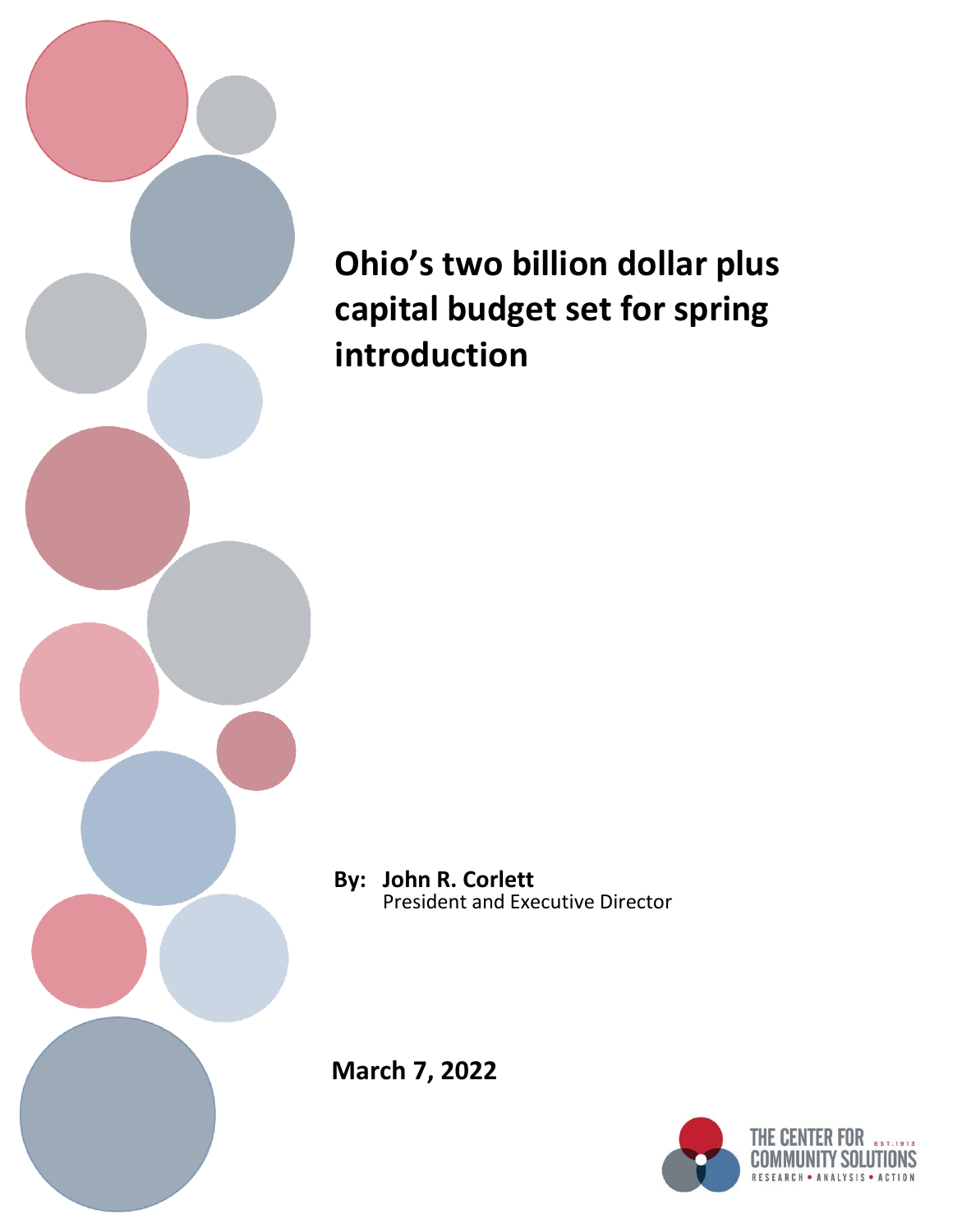### **Ohio's two billion dollar plus capital budget set for spring introduction**

John R. Corlett, President and Executive Director March 7, 2022

For the last several months Ohio legislators and executive branch officials have likely been touring construction sites, visiting buildings in need of renovations, and looking at plans for buildings that have not yet been constructed. That is because **2022 is expected to see the introduction and passage of a state capital legislation that will appropriate just over \$2 billion in funding for public and private capital projects.** But the competition will be intense, while \$2 billion may seem like a lot of money (and it is); the funds get divided up between 88 Ohio counties, and there will be more organizations that end up empty handed than are funded at the end of the process.

### **What projects can the State Capital Budget fund?**

Ohio's state capital budget is typically passed every 2 years in the second year of a General Assembly. The capital budget is legislation where the State of Ohio appropriates resources to state owned infrastructure as well as other government purpose projects called community projects. Importantly, these projects must be eligible to be funded from state bonds pursuant to [Article VIII of the Ohio Constitution,](https://codes.ohio.gov/ohio-constitution/article-8) as well as state bond law, and federal tax law. This is a critical point and project sponsors would be wise to consult with Ohio's Office of Budget and Management (OBM) to see whether a potential project meets this test. A list of examples of noneligible capital projects is included at the end of this article.

While "community projects" make up only a small amount of the average \$2 billion capital budget (typically around 6 percent); they often generate a lot of attention in both the legislature and local communities. Legislators particularly care about community projects that are situated in their own districts. Community projects can include parks, cultural institutions, sports stadiums, museums, social service agencies, hospitals, etc.

### **Redistricting may affect the timing of the State Capital Budget**

The last state capital budget (S.B. 310) in the 133rd General Assembly appropriated just under \$2.13 billion in new capital appropriations for the biennium ending on June 30, 2022. Of this total amount, \$178,163,283 was appropriated for community projects. There were 63 Cuyahoga County community projects funded for a total of \$22,866,174. Thirteen of these projects were for health and or human service purposes. These projects were awarded funds totaling \$5,563,000 representing about a quarter of the amount appropriated for community projects in Cuyahoga County. There are currently at least 12 Cuyahoga County health and human service organizations seeking capital funding in excess of \$10 million.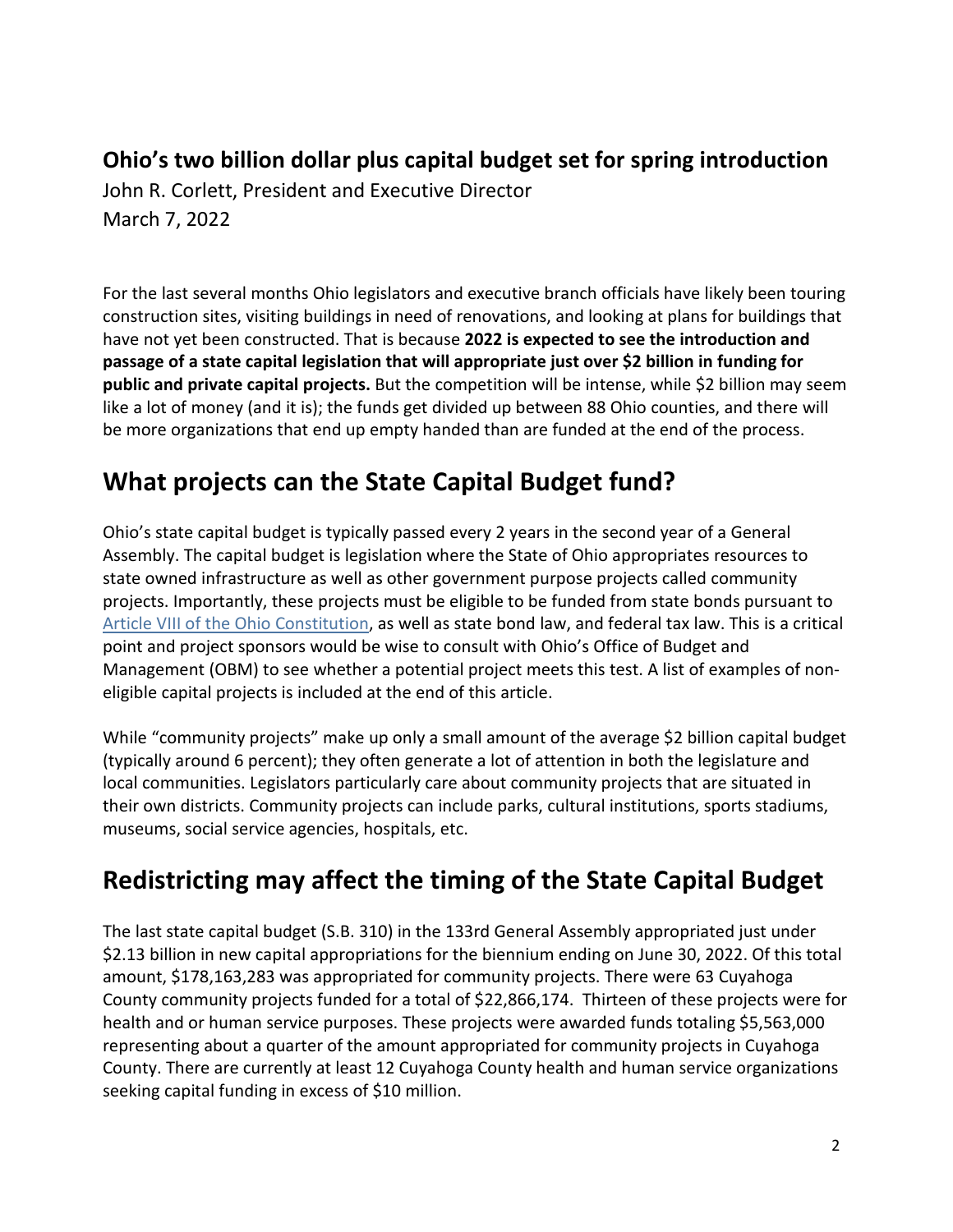It was expected that a state capital budget process would be underway in April of this year. This time frame may shift due to policy maker's attention being shifted to legislative redistricting considering the Ohio Supreme Court decisions. Another wrinkle (or opportunity) is if legislation to appropriate more American Rescue Plan Act dollars gets merged into a capital bill. But for now, we have a December memo, from Ohio Senate Finance Committee Chair, Senator Matt Dolan, requesting that any entities seeking capital assistance have those requests into Senators by March 18, 2022, and that requests from Senators were due to him and Ohio Senate Republican Caucus, Budget Director Ray DiRossi, by April 1, 2022. At the time this article was written, Ohio House Finance Chair, Representative Scott Oelslager had not yet issued a similar timeline.

## **Details that organizations need to provide for their community projects**

Last fall, Ohio Office of Budget and Management Director Kimberly Murnieks, in a memo to State Senator Matt Dolan (Chair, Senate Finance Committee) and State Representative Scott Oelslager (Chair, House Finance Committee), outlined the information that "community projects" should be ready to supply OMB:

- Project name, a general description of the overall project, and a specific description of the purposes or specific portion(s) of the overall project for which state capital dollars would be used.
- Physical location and address of the project (city/village/township and county).
- Legal Entity Name and any alternative Doing Business As (DBA) trade names on file with the Ohio Secretary of State and the organization sponsoring the project.
- Identification of the facility or asset owner during construction and after work is completed.
- Estimated total project cost, including an itemized breakout of those costs over the next three capital biennia (FY 2023-24, FY 2025-26, FY 2027-28).
- Amount of state funding being requested for the FY 2023-24 capital biennium.
- Amount and source of non-state funding, including private, not-for-profit, local, and federal funds supporting the project.
- The amount and source of state funding the project or asset has received in the past, and whether the project will be requesting additional state funding in future capital biennia.
- Identification and a description of any use by or involvement of private for-profit businesses or not-for-profit entities.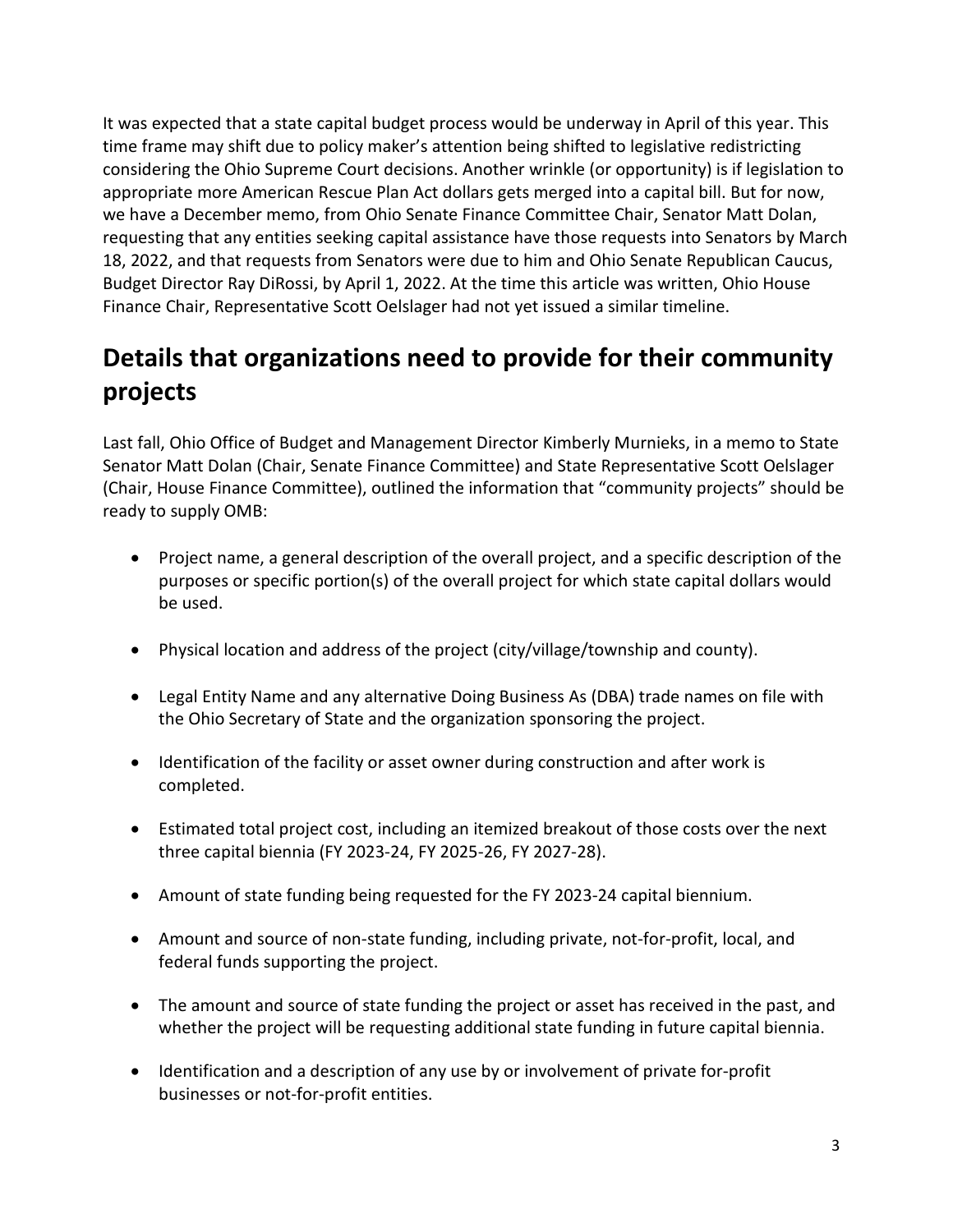- Identification and description of any use or involvement by the federal government.
- Identification of the annual amount of and source(s) of funding for ongoing operational costs.
- Any additional relevant information that the requesting organization believes would be of assistance in evaluating the project's value and eligibility to receive state capital funding; and
- Description of how the project's support will benefit the public and how often the public will be able to gain access to the facilities or services provided by the community project funds.

Legislators use these same questions for their own questionnaire that they ask capital budget requesters to complete. That is because legislators will be required to submit a spreadsheet and memo with answers to these questions to the Finance Committee leadership for each project that they support.

### **How to increase your odds of securing State Capital funding for your project**

Successfully seeking state support for a community project through the capital budget requires a well thought out advocacy strategy and plan. Here are a few recommendations you might consider.

#### **#1 Senior Staff and Board Leadership Are Committed to the Cause**

Obtaining state capital funds requires the senior leadership of an organization and its board to be fully committed to helping personally make the case. The CEO and the board chair can expect to spend lots of time with legislators and others, giving tours, attending events, and otherwise looking for opportunities to spend time with legislators so they can make their case once, twice, and maybe three times. Spend the time mapping out connections between board members and staff with state policymakers. If you have board members and staff who are politically active, all the better. Just know you going to be spending some time on Interstate 71.

#### **#2 Decide Whether You Need Outside Help to Make Your Case**

Most, but not all, successfully funded capital projects retain outside lobbying assistance. But this assistance usually comes at a price. Organizations can typically end up paying between \$3,000 and \$10,000 a month in retainer fees for a single lobbyist or a firm. You may have to sign a contract for a full 12-month time period. If your overall project cost is \$100,000; it might not make sense to retain a lobbyist. It might be better to invest those funds in the project itself or in developing government relations capacity on your own staff and using them to lead your state capital project effort. If you do decide to hire a lobbyist, ask if they are representing other organizations with a capital request. You can also ask about their success in prior capital budgets and their relationships with key legislators.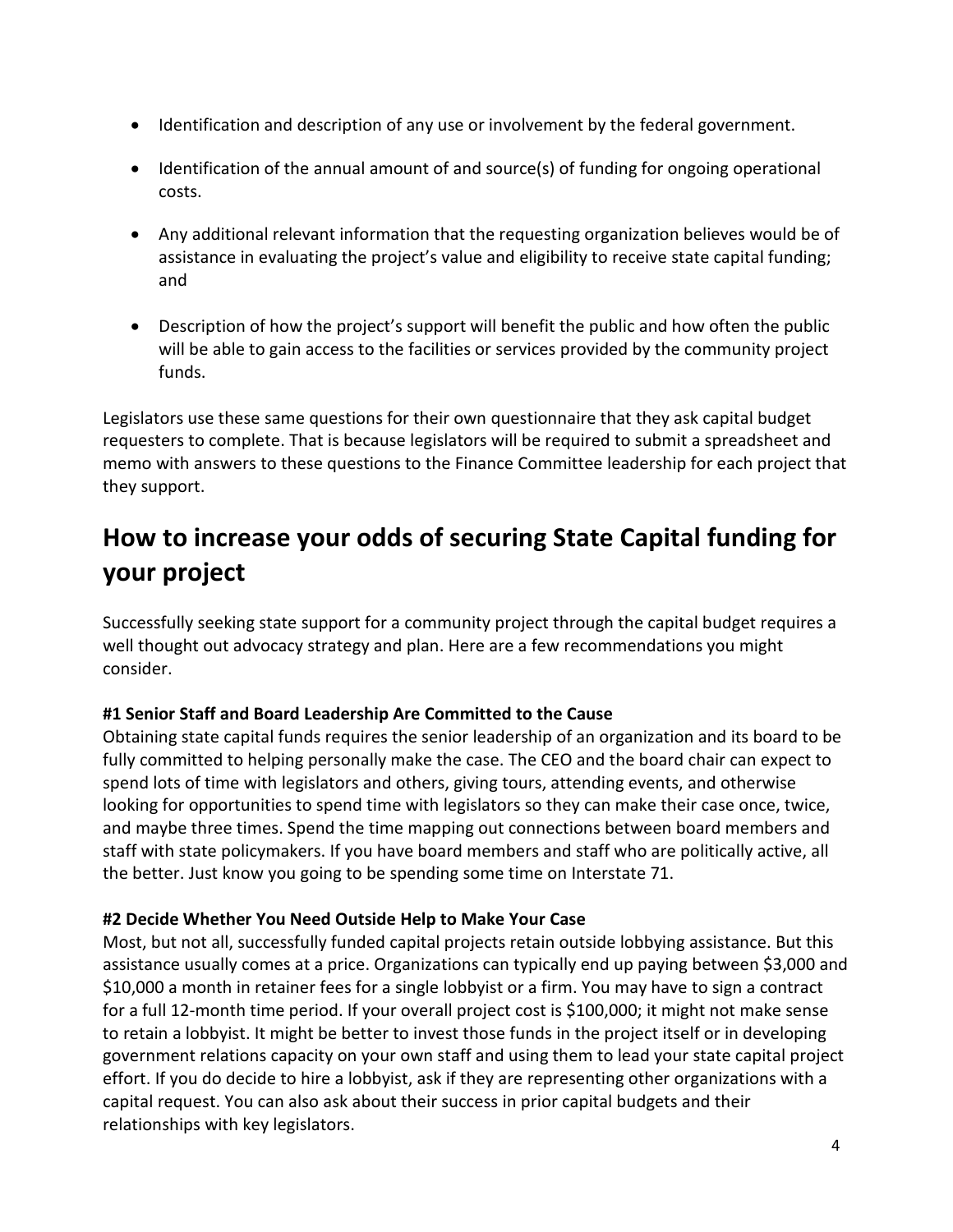#### **#3 Clearly Make Your Case**

Draft a one to two-page document that includes a project name, a general description of the project, the overall budget, funds committed by other sources, and a description of how state capital dollars would be used, note if the project has received state capital funds in the past, and finally a describe how the project will benefit the public and how the public will be able to access the facility or services supported by state funds. If the project has been endorsed by key community leaders, you might include that as well.

#### **#4 Tell Everyone About Your Project**

Share your two-pager capital project summary with everyone. A good capital budget lobbying effort includes a strong communications component. This can include thanking your legislative champions in your publications and on social media. You will want to assemble a list of everyone who needs to be reached and make sure that staff and/or board members are linked with those people with whom they have a relationship with. If you end up having to testify about your project consult a [how-to-guide](https://www.communitysolutions.com/effective-efficient-testimony-101/) written by my colleague Hope Lane. This may be obvious, but some capital projects flounder because proponents never talked to the legislators who represent the area where the project is located. This typically happens when a group is solely focused on legislative leadership. Do not make that mistake.

#### **#5 Get on Every List**

Most state legislators, as well as local community organizations like chambers of commerce, maintain a list of state capital requests that they are supporting. As the capital budget gets underway, legislators and others will share their lists with the Governor's office, the state budget office, legislative caucus staff (particularly their finance staff), the offices of the Senate President and the Speaker, and of course chairs of the Ohio Senate and Ohio House Finance Committee. If your project benefits people living outside of the location where it is being constructed, reach out to legislators who represent those areas as well. If they are a member of the Finance Committee in the House or Senate, ask them to speak to the Chair to advocate for your project.

### **Who decides what projects get State Capital Funding?**

Even if you follow all these steps, you may end up unsuccessful. While it is no longer a smokefilled room, it will only take a small room to assemble those who make near final decisions about the capital bill. In the end it will be up to the Speaker of the House, the Senate President and the Director of OBM (representing the governor) to decide what makes it into the capital bill. Also likely at the table will be majority finance staff for both chambers and other OBM leadership. Legislative leadership and OBM will be trying to balance geographic and political concerns along with inevitable disappointment that comes from having more requests than available money. Once they reach final decisions, a bill will be introduced and passed quickly. Capital bills are typically also bipartisan because nearly everyone gets something for their district.

If you are successful, congratulations. If you are not, remember the legislative relationships you develop during a state capital budget process can be useful to you and your organization for other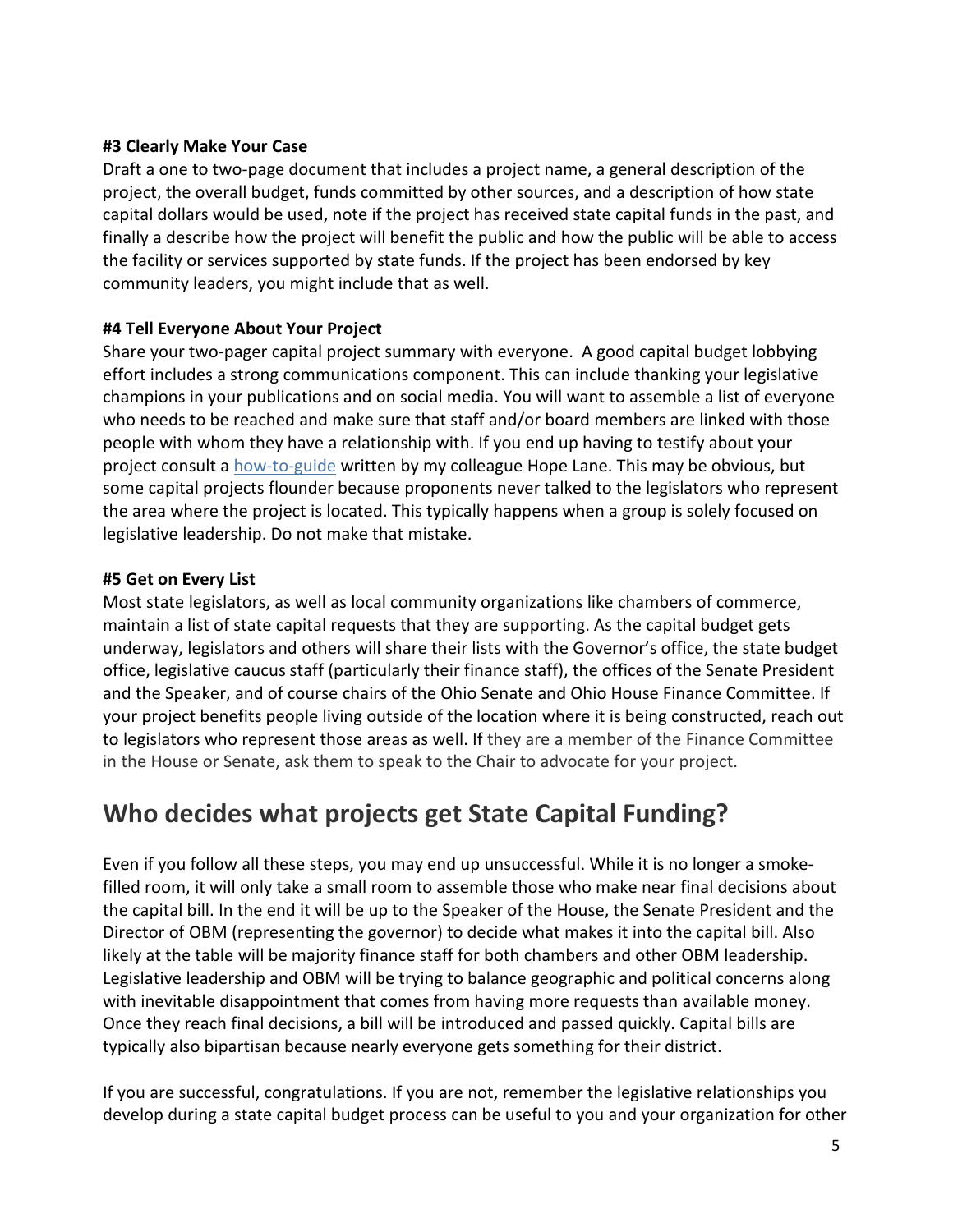purposes. There are many examples of organizations first failing and then subsequently succeeding in obtaining state capital support. Also, if you are successful, keep in mind that the process isn't over and that you will be jumping through a series of procedural hoops to obtain the funding. This can be problematic for groups that are on a tight timeline.

### **OBM list of projects NOT eligible for State Capital Funding**

These examples are illustrative of the types of community projects that have traditionally not been funded in prior capital bills; OBM makes the point that this is not intended to represent an exhaustive list. The specifics of a proposed project must be evaluated on a case-by-case basis for state bond funding. The types of projects listed below either lack express constitutional authority for state bond funding, or have traditionally been funded as part of long-standing pre-existing programs for which other funding is available:

- Operating expenses.
- Basic repair or maintenance projects.
- City, county, local government, or non-profit organization office facilities unless a state agency is housed in the facility.
- County courthouses, city halls, or municipal buildings.
- Local community action and senior citizen centers unless there is a specific higher education program nexus and benefit.
- Local infrastructure projects like water lines, sewer lines, wastewater treatment plants, solid waste facilities, or utility upgrades (see the Ohio Public Works Commission (OPWC) State Capital Improvement Program or the Ohio Water Development Authority for these types of projects.)
- Economic development projects such as industrial parks, multi-modal transportation facilities, commercial office space, community revitalization, etc. (see DSA programs like Third Frontier and Facilities Establishment Fund for these types of projects).
- Projects that are owned by or for the benefit of private companies and projects that are owned by or for the benefit of the federal government or not-for-profit entities (absent a long-term lease/use agreement or other interest granted to the State and appropriate mitigation of all federal tax law issues).
- Road projects, road signage, bridges, culverts, or inter-modal facilities. (See Ohio Department of Transportation (ODOT) and the OPWC programs for funding options).
- Local airports (see ODOT).
- Transit Authorities.
- Police or fire stations, County sheriff offices.
- Local library improvements.
- Local social service agency facilities, unless done in conjunction with Mental Health, Developmental Disabilities, or another state agency.